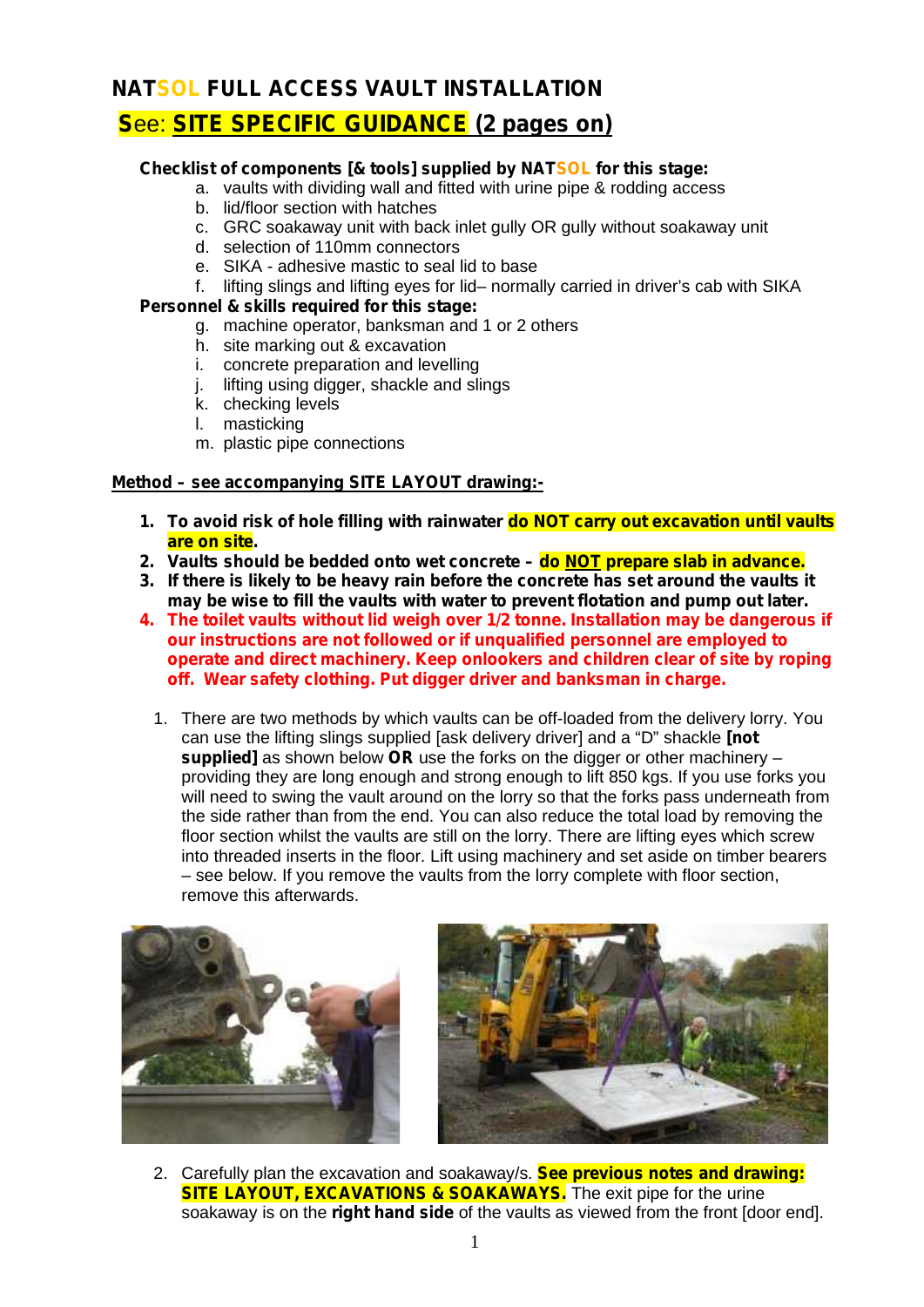If there is no room this side for the soakaway or if it is unsuitable ground then place the soakaway behind or even on the other side but keep the vaults the same way around. You will need more pipe to connect up if the soakaway is more remote but this is fine providing the pipe runs downhill with a gradient of at least 1:60. For the vaults mark out the excavation 2m [side to side] x 2.5m [front to back]. For **depth** see **Site specific Installation Guidance** drawing at the end of this section. On sloping sites the **maximum** depth should be as shown.m,

3. Carry out excavation finishing by hand if necessary to achieve the required depth evenly over 1.8m x 2m central area in bottom of hole. Carry out urine and rainwater soakaway excavations too.



- 4. Check that subsoil is compact and firm. If it appears unstable seek professional advice as to how to proceed.
- 5. Make screed rails run front to back, 1.8m apart, and level them. Tops should be at a depth 50mm less than the required excavation depth.
- 6. Fill area between them 50mm deep with fairly dry mix of approx 6:1 [aggregate: cement] and level off.



7. Check again which way round the vaults have to go to ensure that the urine exit pipe will be on the right hand side of the building as you look at the toilet door and then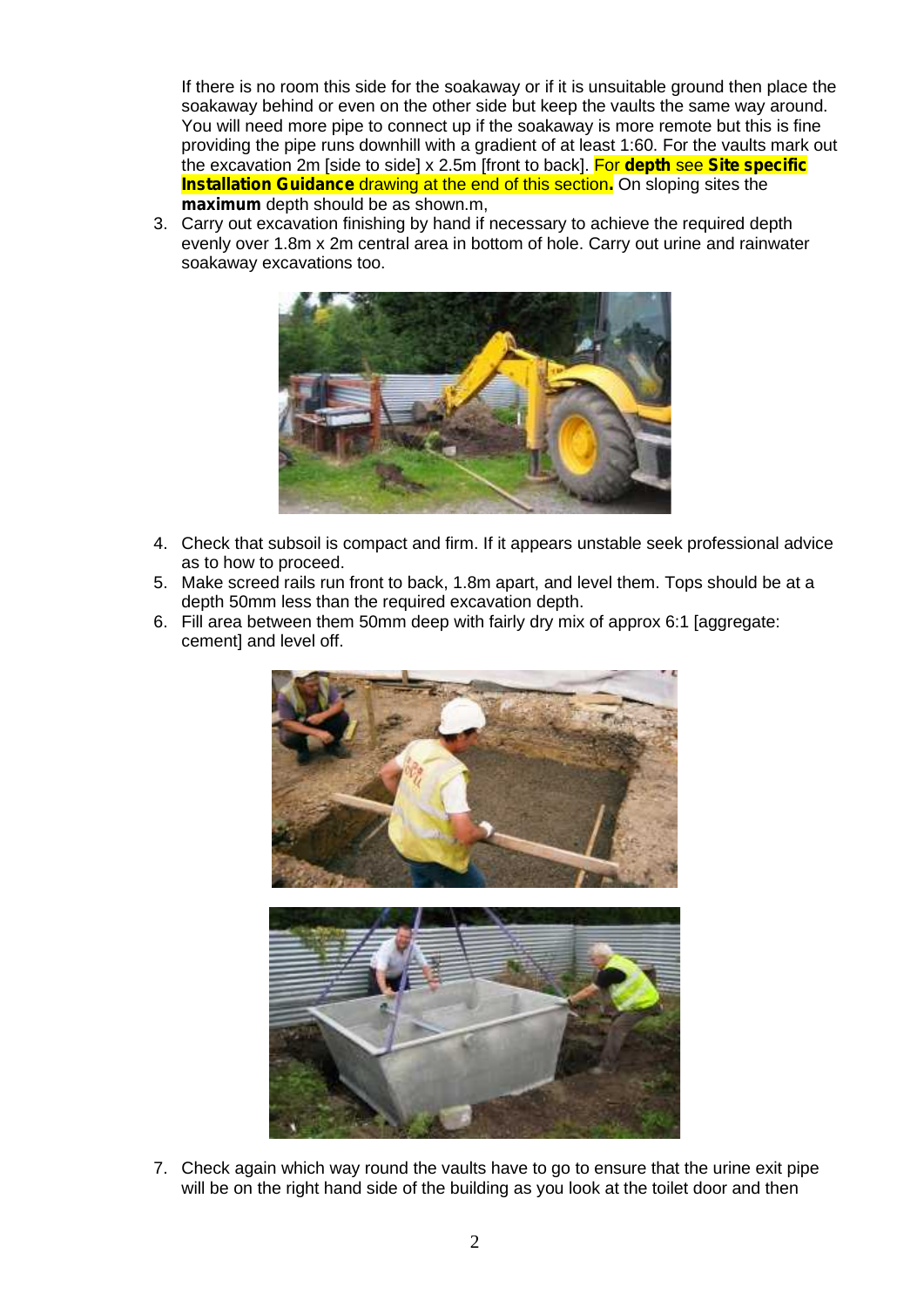using slings beneath the end vault flanges lift the vaults using the digger or other machinery and lower into position.

8. Check to see that the vaults are not out of level by more than 10mm across the width and length. Lift out and re-level base if necessary or tap down gently on high side using large rubber kerbing mallet.



9. Mix remaining concrete and fill around outside of base of unit to cover bottom retaining flange and to connect to concrete beneath. **In heavy clay soils or on waterlogged sites use 2m3 [4 tonnes] total concrete so as to prevent possible flotation of vaults [and building] if ground becomes waterlogged. IF YOU FAIL TO USE SUFFICIENT CONCRETE THIS MAY BE THE RESULT: -**



10. Earth may be backfilled at this stage but leave out sufficient to enable access below the flange to insert the bolts or screws which will hold the building in position.



- 11. Empty the entire bale of woodshavings into the vault to be used first and rest the rake in there too – but not the spade which should be stored by the owners.
- 12. Clean rim of vaults and apply generous amount of SIKA to this and to the top edge of the vault divider.
- 13. Carefully lower lid/floor section into position using steel lifting eyes, slings and digger. The 160mm diameter vent pipe hole should go in the **back RH corner** of the building as viewed from the door. Check alignment and bed down manually. Point up join between vaults and floor around the outside edge with SIKA.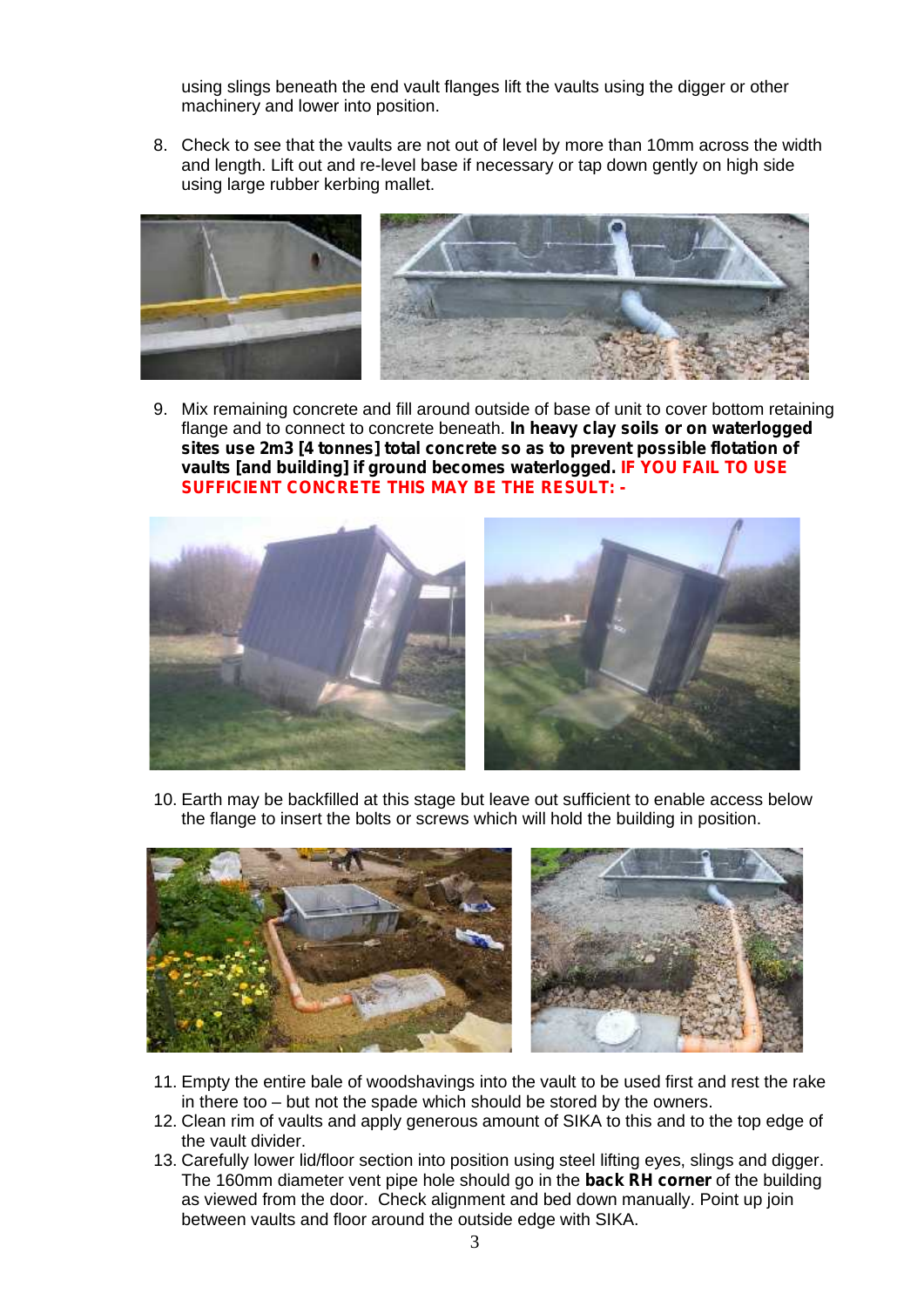

- 14. Install soakaway as shown in the **Full Access Site Layout, Excavations and Soakaway** section of these instructions**.** Height should be such that the 110mm pipe from the vaults will have a minimum 1:60 fall. If you have not been supplied with a ready made soakaway unit then the back inlet gully must be situated in firm ground and stabilised with some concrete around it. Whichever type of soakaway you are installing **use the GREY 90 deg bend with access cap to connect to the vaults and to get underground**. **Brown pipe should not be visible above ground.**
- 15. Referring to the Excavations drawing in the **Full Access Site Layout, Excavations and Soakaway** section with the GRC soakaway behind the toilet [Option A] use a 90 or 135 deg bend connected to the GREY access bend as shown below. If the soakaway is alongside the toilet [Option B] then use a 90 deg bend and swivel the assembly to vary the depth. Fittings are in the fittings box. If you have a NatSol











Options for urine take-off if soakaway is to rear of vault – Position A

Options for urine take-off if soakaway is to side of vault – Position B.

building there is a 3m length of 110mm pipe inside the 160mm vent pipe. You may need to acquire other fittings.

- 16. The rain hopper can be positioned at either rear corner of the vaults. Take the rain water to a separate soakaway away from the urine soakaway.
- 17. If the building is being erected later cover up the vaults to prevent rainwater getting in.



Rake rested inside active vault.



A view from the front RH corner of the building. The ventilation socket is in the back RH corner.